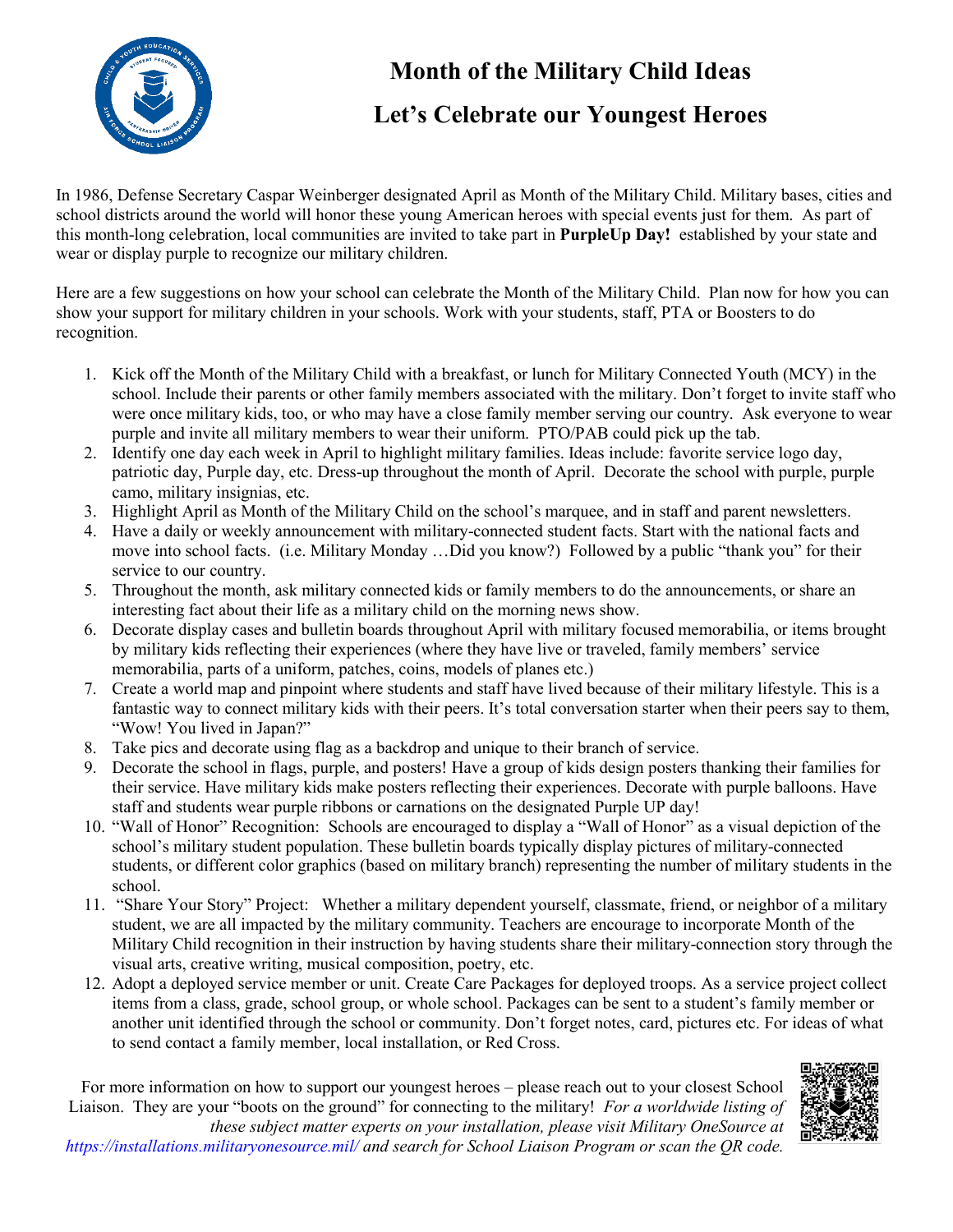

# **Month of the Military Child Ideas**

# **Let's Celebrate our Youngest Heroes**

- 13. As a service project adopt a deployed family. Find out what a family with a deployed service member needs help with. A class or school group can help with yard work, in home technology, childcare, tutoring, homework help, a weekend buddy, care package for the kids in the family and/or deployed member. This can be Tricky for some families with deployed member because of confidentiality, but it might be able to be done if handled correctly.
- 14. Create an atmosphere in individual classrooms to bring an awareness of MCY's lifestyle to their peers through conservations – ask questions, share experiences and point out the relatable experiences that all children have like: Talk about what it may feel like going to new school or on the first day of school, having parents leave on business trip, struggling making new friends or having to say goodbye to friends.
- 15. Ask a military member (a parent or sibling of someone in the class) to be a guest speaker and share their perspective on life in the military as well as their profession.
- 16. Time Zone Wall: A series of clocks on a wall identifying different time zones from around the world, with a focus on where a deployed family may be, where a MCY lived in the past, or where a MCY might be moving to.
- 17. Story time using books about military kids' experience, the military lifestyle, being the new kid in school, or appreciating differences in one another.
- 18. Show-n-Tell Have students in something military related. Examples: memorabilia from an installation or service branch, favorite airplane, book, military character, items or pictures from prior living locations, pictures or anything related to being a mil kid.
- 19. Have a tshirt drawing contest for the Month of the Military Child and make tshirts for the school to show their support.
- 20. Write letters or draw pictures and send to deployed family members. They "serve too" and would benefit from a class pick me up.
- 21. As a class service project to send thank you cards to a local military installation, a local veteran home or get well cards to service members in a local military hospital. Blue Skies of Texas (formerly Air Force Village) Debbie Zazeela, Life Enrichment Manager, BST East: (210) 568-5200, BST West: (210) 568-3296 Cell: (210) 725- 8162 debbiezazeela@blueskiestx.org ; Wounded Warriors; Have a Drive to make a donation to Operation Homefront; Have a drive for a Cup of Joe for Joe
- 22. Salute to Military Children at Sporting Events Have the announcer make a special announcement before, during or after sporting events recognizing all military children. Have them raise the flag, sing the National Anthem or recite the Pledge of Allegiance.
- 23. Work with your School Liaison Office and bring in Senior Leadership (Male & Female) as guest speakers in High School Classes
- 24. During the daily morning announcements acknowledging military such as:
	- a. Thanking military parents/faculty
	- b. Play music such as I'm Proud to be an American
	- c. Read a military poem
- 25. Do guidance lesson H is for Honor
- 26. Create Bulletin Board "What does HONOR mean to you…"
- 27. Designate a spirit week and have activities every day such as: Monday: Flag ceremony, Tuesday: wear red, white, and blue, Wednesday: Write a letter to thank a military person, etc…(Mon- Service Branch t-shirt, Tuesday Purple, Wed Orange for Unity …..
- 28. Invite neighboring JROTC to your campus for demonstration
- 29. Encourage leadership by military students in the planning and implementation of the activities.
- 30. Create a postcard with the banner design on one side; write your thanks and give to a military family, individually or in an assembly

For more information on how to support our youngest heroes – please reach out to your closest School Liaison. They are your "boots on the ground" for connecting to the military! *For a worldwide listing of*